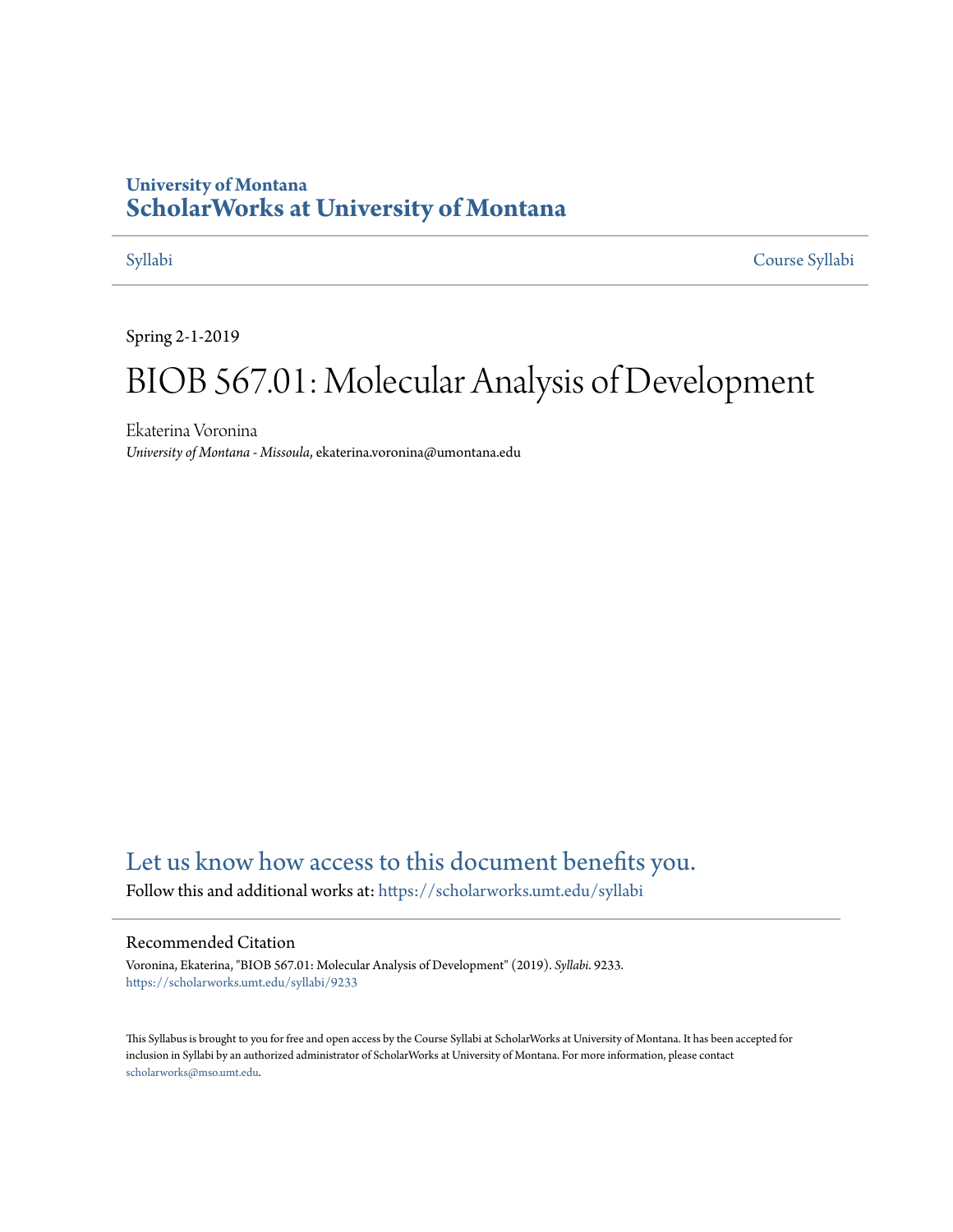# **BIOB 567/467 Molecular Analysis of Development**

Seminar Course for Graduate Students and Senior Undergraduates Spring 2019 Thursdays 3pm-5pm ISB 103b

Instructor: Ekaterina Voronina, ekaterina.voronina@umontana.edu

This course covers key topics in developmental biology through the detailed study of the primary literature. Seminar topics are updated for each year the course is offered and listed below. With help of the instructor, the students present each topic and lead a discussion each class period based on the assigned research paper and one or two review articles to provide background on the topic and research.

#### **Learning outcomes:**

- Know and understand basic developmental mechanisms
- Be able to critically read and discuss scientific literature
- Become fluent in development terminology
- Be able to design and interpret developmental biology experiments

#### **Class Format:**

The class is based on presentation and detailed analysis of primary journal articles, which are required reading. Topics and papers for students' presentations will be assigned in advance to allow sufficient time for preparation. The student's presentation should start with introducing the topic drawing on the recent reviews. When presenting the paper, keep in mind the important questions addressed in the reading summaries assignments, and bring them up for discussion in class. Discuss the experiments performed in the paper, with an eye to whether the experiments address the stated question, is the interpretation of the experiments valid, and are proper controls included? It is very important for our own scientific development to look critically at the data, the methods, and the interpretations in published manuscripts.

All students in the class need to read the paper assignments before class in order to productively participate in discussion. You will complete reading summaries assignments for each class in order to encourage this practice. All students *will* b*e* require*d* to ask questions of the presenter. The instructor will ask questions about the experimental techniques used in the paper; the *participants* ar*e* expecte*d* to understand the published approaches or approach the instructor with questions before class. Participation includes: bringing up significant questions regarding the paper and being able to describe each figure in terms of how the data was generated, and how to interpret it to draw conclusions.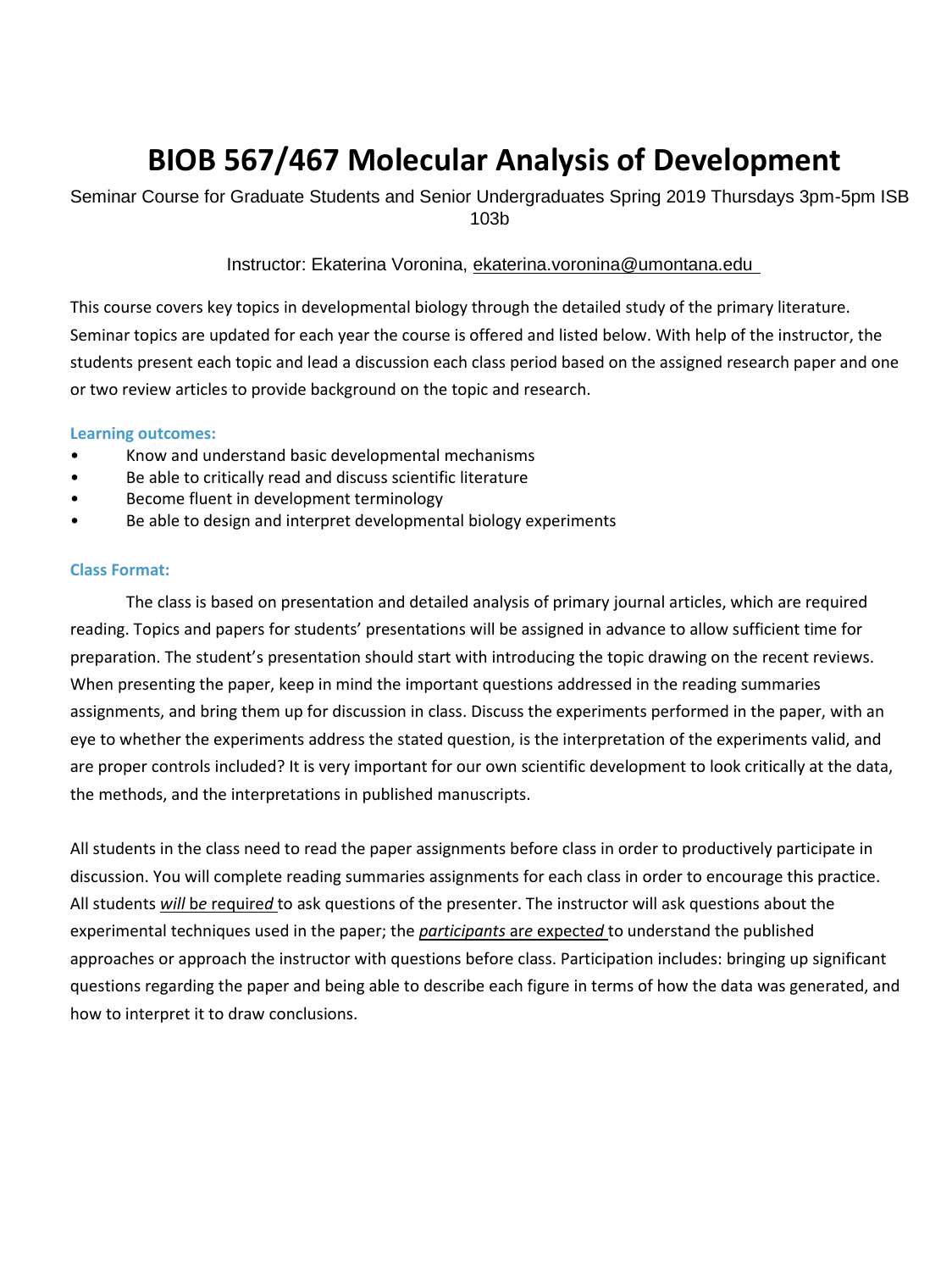#### **Assignments and Assessments:**

1. **Reading Summaries**. Assigned readings can be obtained for free from Pubmed (on campus), or will be distributed to the class by email. Before each session, students will prepare five items regarding the assigned reading:

-What is the major question, problem or a technical issue addressed in the paper?

-What is the hypothesis or idea leading the authors to perform the described experiments?

-What experiment you think is the most interesting or important, and why?

-Do the experiments address the hypothesis? Do the experimental results support the authors' conclusions?

-Additionally, include two questions to ask of the presenter.

Each of required answers can be 1-2 sentences. Reading summaries are expected of all students, except the presenter of the day.

2. **Oral Assignments**. *Long Presentation*: Each student will use PowerPoint or similar presentation software to present the paper, including a brief introduction, figures, and a summary. Students should present a critical analysis of the paper. For each figure, answer the following questions: what is the hypothesis that the authors are addressing? What are the experiments and techniques used to address the question? What are the controls for the experiments? What is the conclusion stated by the authors? Is this conclusion substantiated? Most importantly, students should identify the key figure(s)/table(s) of the paper and the key control experiment(s) for that figure or table.

*Conference-Style Presentation*. Much cutting-edge research is presented in scientific conferences, where the time allotted for each speaker is quite brief. To gain practice in this presentation format, one of the class meetings will be in the format of Developmental Biology Mini-Conference. Each student will select with help from the instructor a recent (within the past 3 years) publication in the field of Developmental Biology, which they will present in the final class session. All presentations will be limited to 10 minutes, with 5 minutes for questions. Presentation will have 1 or 2 introduction slides, 4 figures, and a brief summary.

#### **Grading:**

credit/no credit

#### **Students with disabilities:**

Students with disabilities may request reasonable modifications by contacting the instructor. The University of Montana assures equal access to instruction for students with disabilities in collaboration with instructors and Disability Services for Students, which is located in Lommasson Center 154. The University does not permit fundamental alterations of academic standards or retroactive modifications.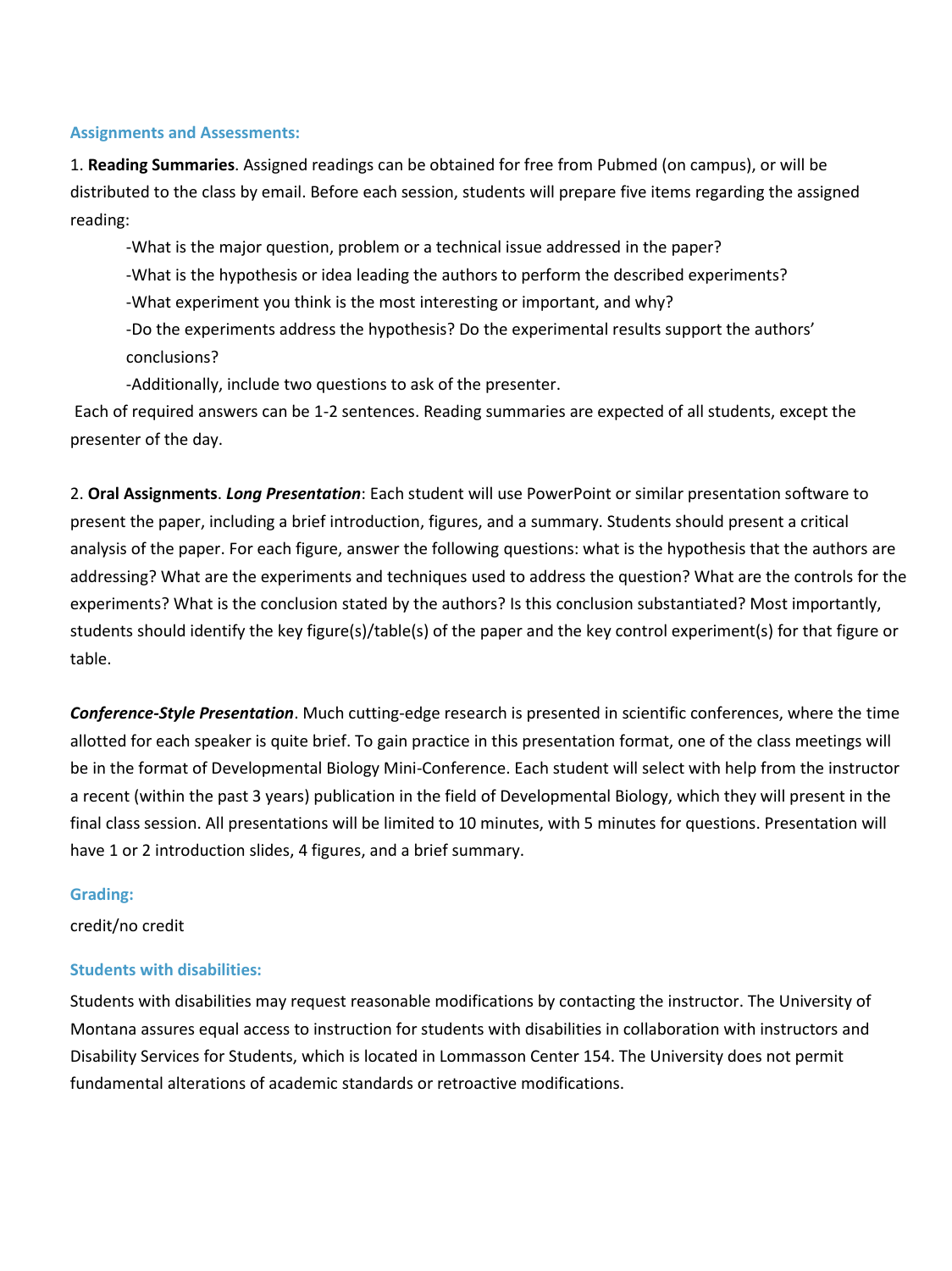### **Manuscripts for Discussion**

 $*$  = the paper for reading summary

**Week 1. Jan 10**. Introduction to class, discussion of topics and expectations for presentations

**Week 2. Jan 17**. Effective presentations of scientific data

#### **Week 3. Jan 14. Cyclin B regulation in embryogenesis: Pumilio, PNG, and Polyadenylation**

**\*** Vardy L, Orr-Weaver TL. The *Drosophila* PNG Kinase Complex Regulates the Translation of Cyclin B. *Dev Cell* 2007; 12:157. https://doi.org/10.1016/j.devcel.2006.10.017

(This is just a sidebar, and has to do with immunology not development, but describes another cool cell cycle regulator repressed by Pumilio in B cells! =>) Brocard M, Khasnis S, Wood CD, Shannon-Lowe C, West MJ. Pumilio directs deadenylation-associated translational repression of the cyclindependent kinase 1 activator RGC-32. *Nucleic Acids Res*. 2018; 46:3707. https://doi.org/10.1093/nar/gky038

#### **Week 4. Jan 31. RNA granules and cancer**

\* Valentin-Vega YA, Wang YD, Parker M, Patmore DM, Kanagaraj A, Moore J, Rusch M, Finkelstein D, Ellison DW, Gilbertson RJ, Zhang J, Kim HJ, Taylor JP. Cancer-associated DDX3X mutations drive stress granule assembly and impair global translation. *Sci Rep.* 2016; 6:25996. https://doi.org/10.1038/srep25996

Anderson P, Kedersha N, Ivanov P. Stress granules, P-bodies and cancer. *Biochim Biophys Acta*. 2015; 1849(7):861-70. https://doi.org/10.1016/j.bbagrm.2014.11.009

### **Week 5. Feb 7. lncRNA, an unusual tumor culprit**

**\*** Landskron L, Steinmann V, Bonnay F, Burkard TR, Steinmann J, Reichardt I, Harzer H, Laurenson AS, Reichert H, Knoblich JA. The asymmetrically segregating lncRNA cherub is required for transforming stem cells into malignant cells. *eLife* 2018; 7:e31347; https://doi.org/10.7554/eLife.31347

Malin JA and Desplan C. Cherub versus brat. *eLife* 2018; 7:e36030; https://doi.org/10.7554/eLife.36030

### **Week 6. Feb 14. Cellular regulation of epithelial-mesenchymal transition**

**\*** Hardy SD, Shinde A, Wang WH, Wendt MK, Geahlen RL. Regulation of epithelial-mesenchymal transition and metastasis by TGF-β, P-bodies, and autophagy. *Oncotarget*. 2017; 8(61):103302-103314. https://doi.org/10.18632/oncotarget.21871

### **Week 7. Feb 21. Who really promotes mitotic entry, Cyclin A or Cyclin B?**

\* Vigneron S, Sundermann L, Labbe ́J-C, Pintard L, Radulescu O, Castro A, Lorca T. Cyclin A-cdk1Dependent Phosphorylation of Bora Is the Triggering Factor Promoting Mitotic Entry. *Dev Cell* 2018; 45:637. https://doi.org/10.1016/j.devcel.2018.05.005

Zheng G, Yu H. Cyclin A Turns on Bora to Light the Path to Mitosis. *Dev Cell* 2018; 45:P542. https://doi.org/10.1016/j.devcel.2018.05.017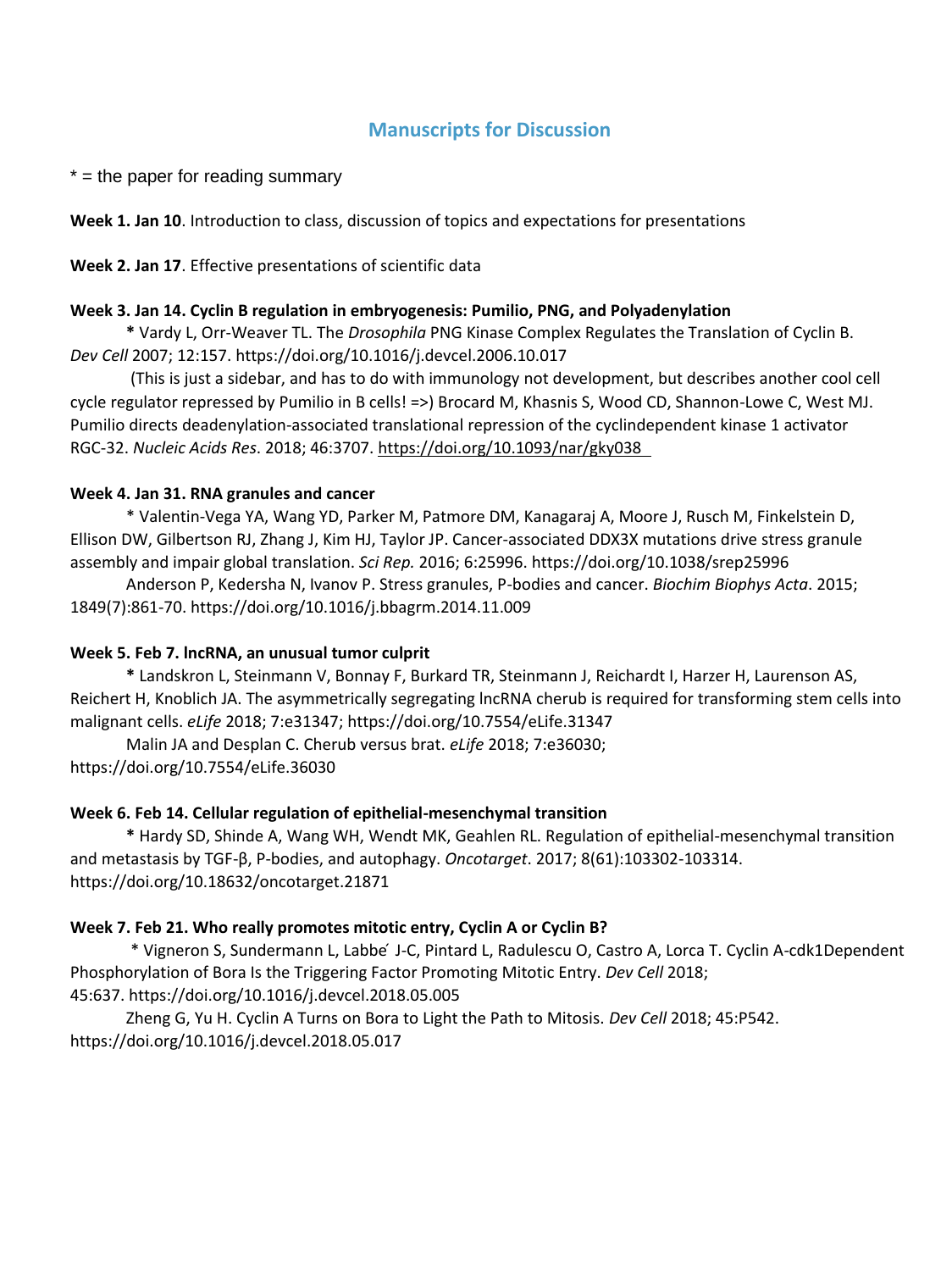#### **Week 8. Feb 28. Can you survive without cell death?**

\* Ke FFS, Vanyai HK, Cowan AD, Delbridge ARD, Whitehead L, Grabow S, Czabotar PE, Voss AK, Strasser A. Embryogenesis and Adult Life in the Absence of Intrinsic Apoptosis Effectors BAX, BAK, and BOK. *Cell* 2018; 173(5):1217-1230.e17. https://doi.org/10.1016/j.cell.2018.04.036

Cosentino K, García-Sáez AJ. Bax and Bak Pores: Are We Closing the Circle? *Trends Cell Biol* 2017; 27(4):266-275. https://doi.org/10.1016/j.tcb.2016.11.004

### **Week 9. Mar 7. Zinc fireworks at fertilization**

\* Tokuhiro K, Dean J. Glycan-Independent Gamete Recognition Triggers Egg Zinc Sparks and ZP2 Cleavage to Prevent Polyspermy. *Dev Cell* 2018; 46:627. https://doi.org/10.1016/j.devcel.2018.07.020

Gupta SK. Role of zona pellucida glycoproteins during fertilization in humans. *J Reprod Immunol*. 2015; 108:90. https://doi.org/10.1016/j.jri.2014.08.006

#### **Week 10. Mar 14. Non-genetic inheritance**

\* Chen Q, Yan M, Cao Z, Li X, Zhang Y, Shi J, Feng GH, Peng H, Zhang X, Zhang Y, Qian J, Duan E, Zhai Q, Zhou Q. Sperm tsRNAs contribute to intergenerational inheritance of an acquired metabolic disorder. *Science*  2016; 351:397; https://doi.org/10.1126/science.aad7977

Waldron D. Inheritance of diet-induced metabolic changes via tsRNAs. *Nature Reviews Genetics* 2016; 17:128; https://doi.org/10.1038/nrg.2016.1

Spadafora C. Sperm-Mediated Transgenerational Inheritance. *Front Microbiol.* 2017; 8:2401. https://doi.org/10.3389/fmicb.2017.02401. eCollection 2017

Champroux A, Cocquet J, Henry-Berger J, Drevet JR, Kocer A. A Decade of Exploring the Mammalian Sperm Epigenome: Paternal Epigenetic and Transgenerational Inheritance. *Front Cell Dev Biol.* 2018; 6:50. https://doi.org/10.3389/fcell.2018.00050. eCollection 2018

### **Week 11. Mar 21. Choosing between proliferation and differentiation in worm somatic cells**

**\*** Nimmo R, Antebi A, Woollard A. *mab-2* encodes RNT-1, a *C. elegans Runx* homologue essential for controlling cell proliferation in a stem cell-like developmental lineage. *Development* 2005; 132:5043. https://doi.org/10.1242/dev.02102

Coffman JA. Runx transcription factors and the developmental balance between cell proliferation and differentiation. *Cell Biol Int*. 2003; 27:315. https://doi.org/10.1016/S1065- 6995(03)00018-0

#### **Week 12. Mar 28. Spring break, no seminar**

#### **Week 13. Apr 4. Cyclin B translational control through RNA granules**

\* Kotani T, Yasuda K, Ota R, Yamashita M. Cyclin B1 mRNA translation is temporally controlled through formation and disassembly of RNA granules. *J Cell Biol*. 2013; 202:1041. https://doi.org/10.1083/jcb.201302139

Baumann K. Gene expression: RNA granules: the clock within. *Nat Rev Mol Cell Biol*. 2013;

14:688. https://doi.org/10.1038/nrm3684

Winata CL, Korzh V. The translational regulation of maternal mRNAs in time and space. *FEBS Lett*. 2018; 592:3007. https://doi.org/10.1002/1873-3468.13183

**Week** 14**.** Ap**r** 11**.** Students**'** Presentations**.** Developmental Biology mini-conference **Week** 15**.** Ap**r** 18**.** Yo**u** ar**e** wha**t**  yo**u** eat**:** th**e** effec**t** o**f** die**t** o**n** developmen**t**